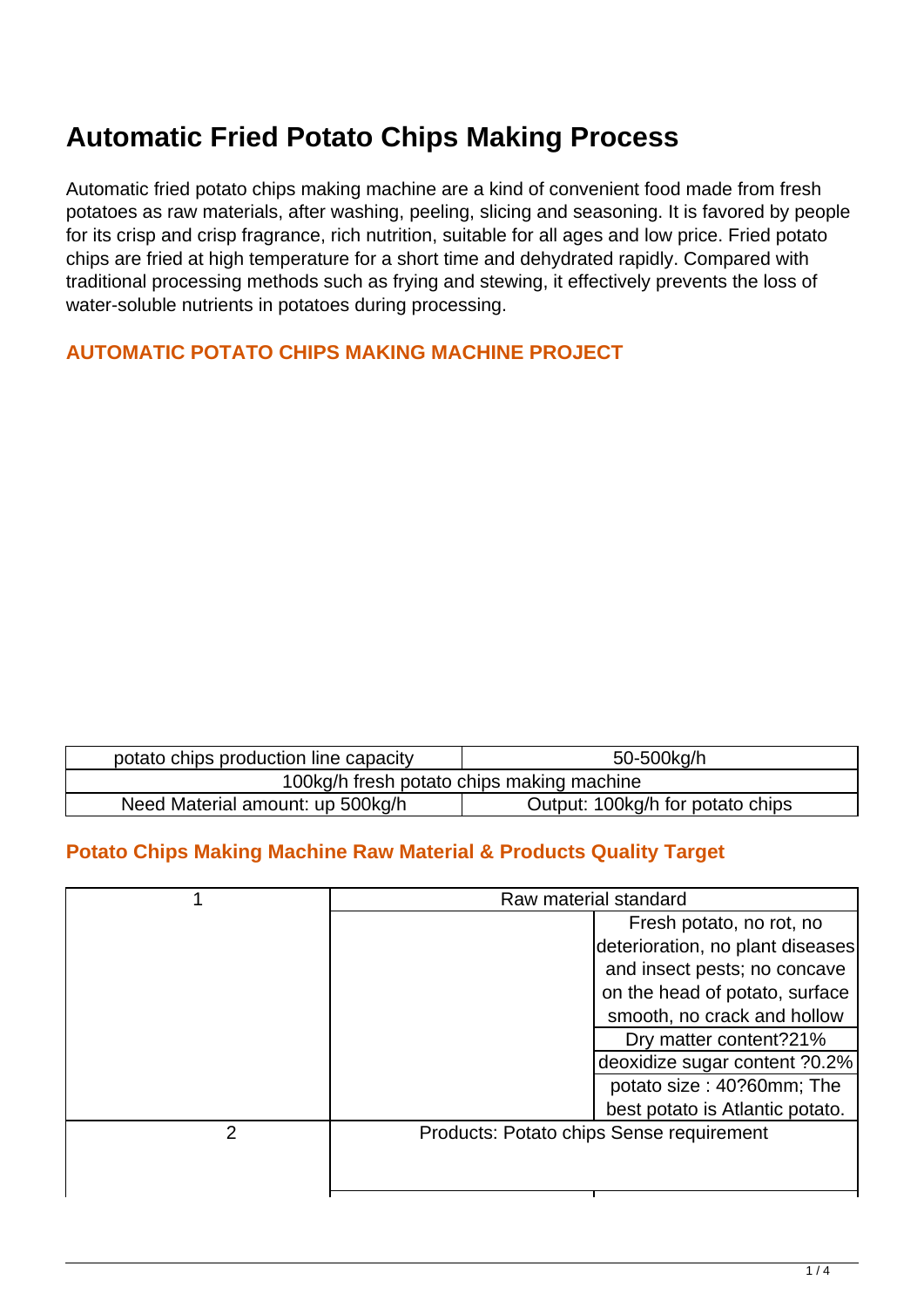|                                                                 | Color& luster: surface should<br>be white or yellow, the color<br>and luster should be uniform; |  |
|-----------------------------------------------------------------|-------------------------------------------------------------------------------------------------|--|
|                                                                 | Flavor& taste: should possess                                                                   |  |
|                                                                 | special potato fragrance, no                                                                    |  |
|                                                                 | other peculiar smell.                                                                           |  |
|                                                                 | Physicsand chemistry target?                                                                    |  |
|                                                                 | moisture: 1?3%                                                                                  |  |
|                                                                 | fat: ?38%                                                                                       |  |
|                                                                 | oil content ?40 %, SO2 ?<br>50ppm,                                                              |  |
|                                                                 |                                                                                                 |  |
| Thepotato chips can be stored for 6 months at room temperature. |                                                                                                 |  |
|                                                                 |                                                                                                 |  |
| Sanitation Target: Accord with industry standard                |                                                                                                 |  |

**Potato chips production line Communal condition index**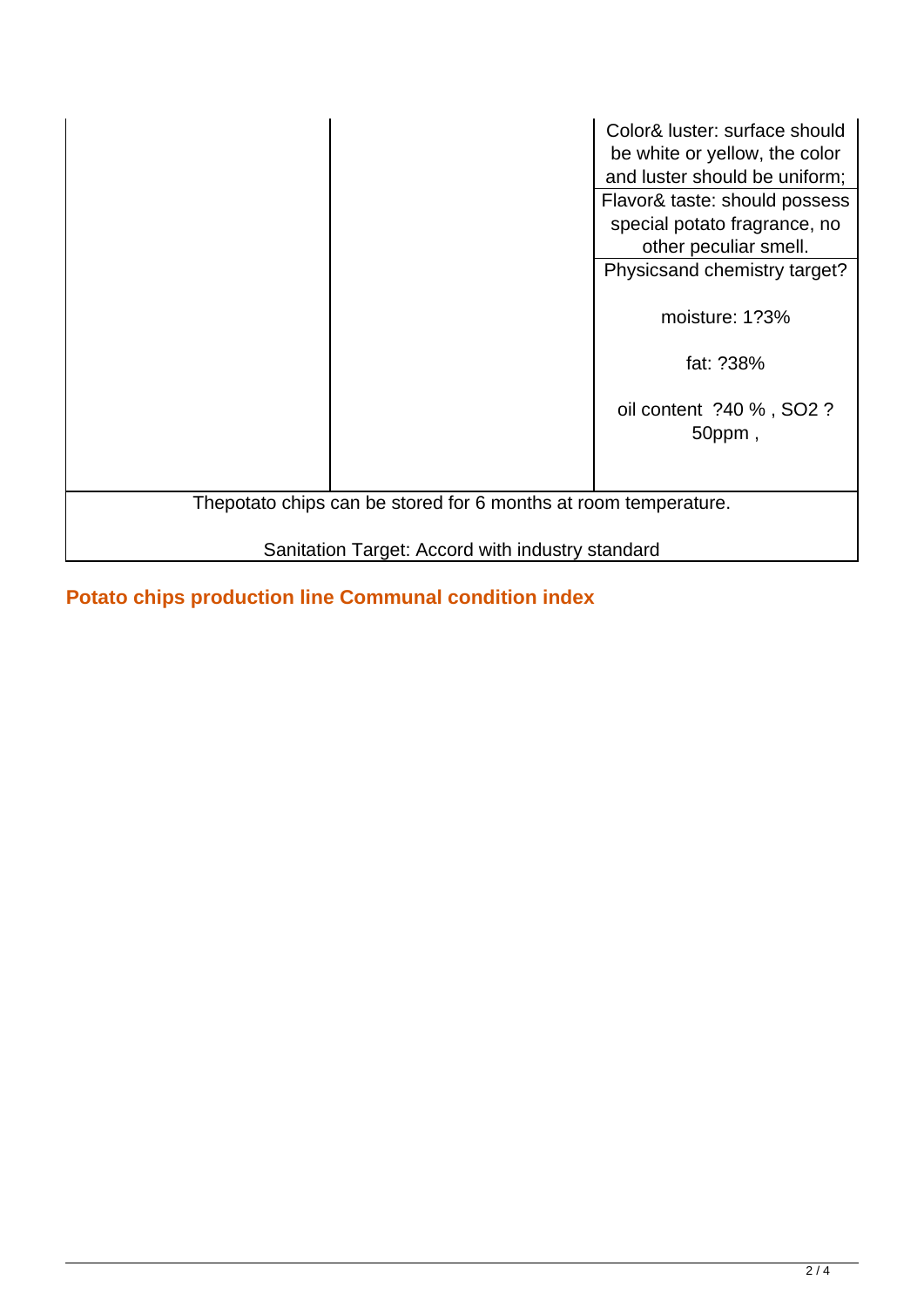| Steam:0.3/h                                                                        | Pressure: 0.8MPa                           |  |
|------------------------------------------------------------------------------------|--------------------------------------------|--|
| Heating power:300 000 kcal                                                         | Water consumption: 5.0t/h, drinking water. |  |
| Pressing air(0.8Mpa)?0.5m <sup>3</sup> /h                                          | Workshop acreage: 300m2 (exclude frozen    |  |
|                                                                                    | warehouse)                                 |  |
|                                                                                    |                                            |  |
|                                                                                    | 15 worker including engineer               |  |
| Power: Equipment powder 35kW?220/380V5%?50Hz1% does not includes frozen warehouse, |                                            |  |
| boiler, and lighting system)                                                       |                                            |  |

## **FRESH POTATO CHIPS PROCESS MANUFACTURING PROCESS FLOW**

Raw material preparation: De-stoning—Washing---peeling----checking----cutting--- Grading--- Blanching—Conditioning--- Drying—Frying----Oil Draining--- ----Flavoring-----Weighing and Package

**FRESH POTATO CHIPS MAKING MACHINE WORKING PROCESS**

?Raw material selection: Choose fresh potatoes with high dry matter content, which requires pure varieties, shallow bud eyes, regular shape, no moldy rot, no germination and insect pests, and the diameter is between 50 and 70 mm.

?Cleaning: Rolling cleaning machine is used to remove debris and other debris from the raw materials.

?Peeling: Use mechanical friction peeling, feeding 30 ? 40 kg at a time, the peeling time